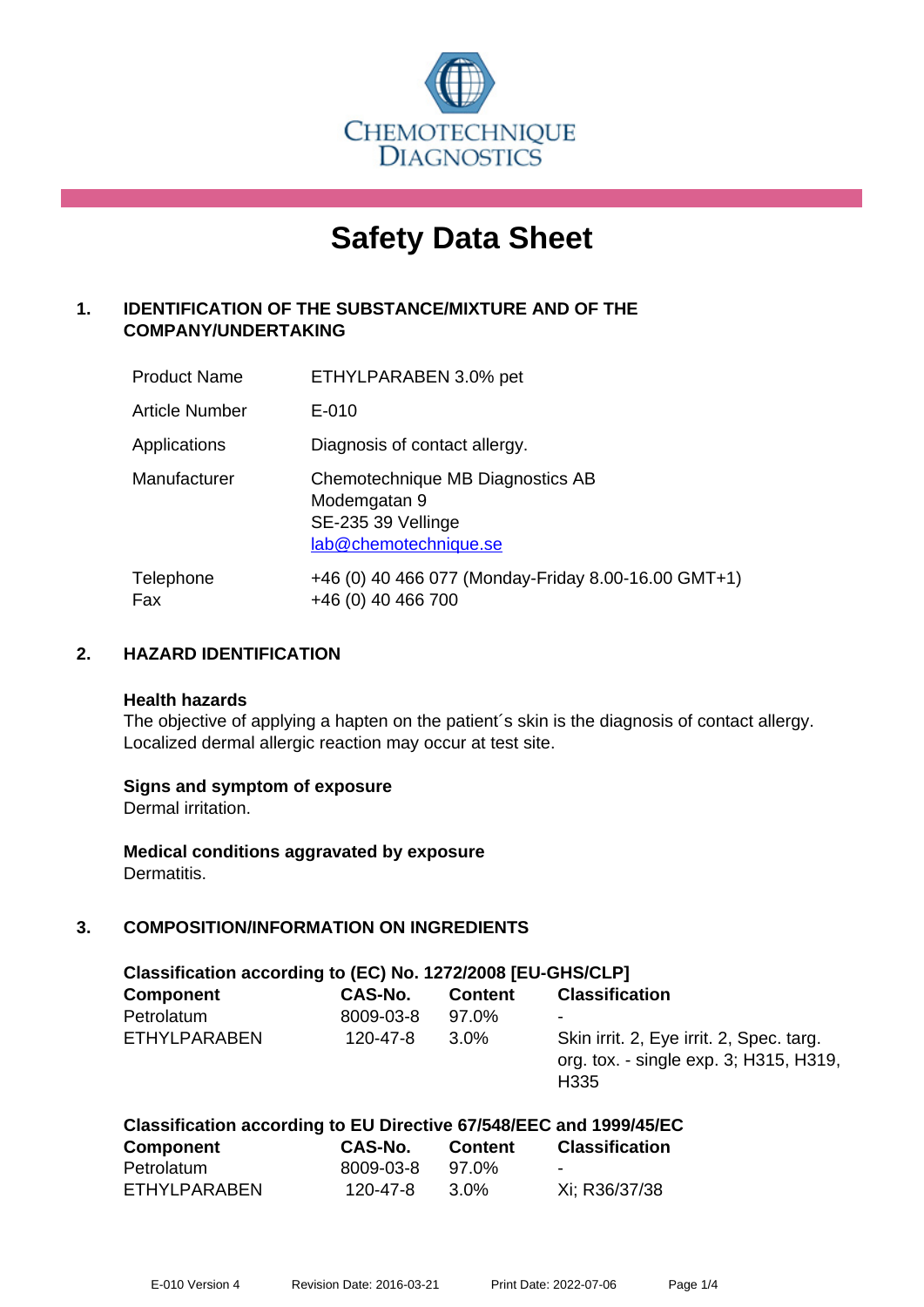## **4. FIRST AID MEASURES**

## **Emergency and first aid procedures**

Obtain medical attention.

# **5. FIRE-FIGHTING MEASURES\***

### **Suitable extinguish media**

CO2, powder or water spray. Fight larger fires with water spray or alcohol resistant foam.

# **For safety reasons unsuitable extinguishing agents**

Water with full jet.

## **Special protective equipment for fire-fighters**

Wear self-contained respiratory protective device. Wear fully protective suit.

\*Data is shown for petrolatum only

## **6. ACCIDENTAL RELEASES MEASURES**

**Steps to be taken if material is released or spilled** Contain and place in a closed container.

# **7. HANDLING AND STORAGE**

**Precautions to be taken in handling and storage** Store dark at 5-8°C. Avoid extended exposure to light. FOR EXTERNAL USE ONLY.

# **8. EXPOSURE CONTROLS/PERSONAL PROTECTION**

**Respiratory protection** Not required.

**Ventilation** Local exhaust.

**Protective gloves** Disposal gloves.

#### **Eye protection** Not required with normal use.

## **Work/Hygienic practices**

Wash hands after each use.

## **9. PHYSICAL AND CHEMICAL PROPERTIES**

Odour **Odourless** 

Appearance Ivory White Semi-solid

Melting point\* 50-55° C Flash point\*  $>100^{\circ}$ C

Boiling point\* No data available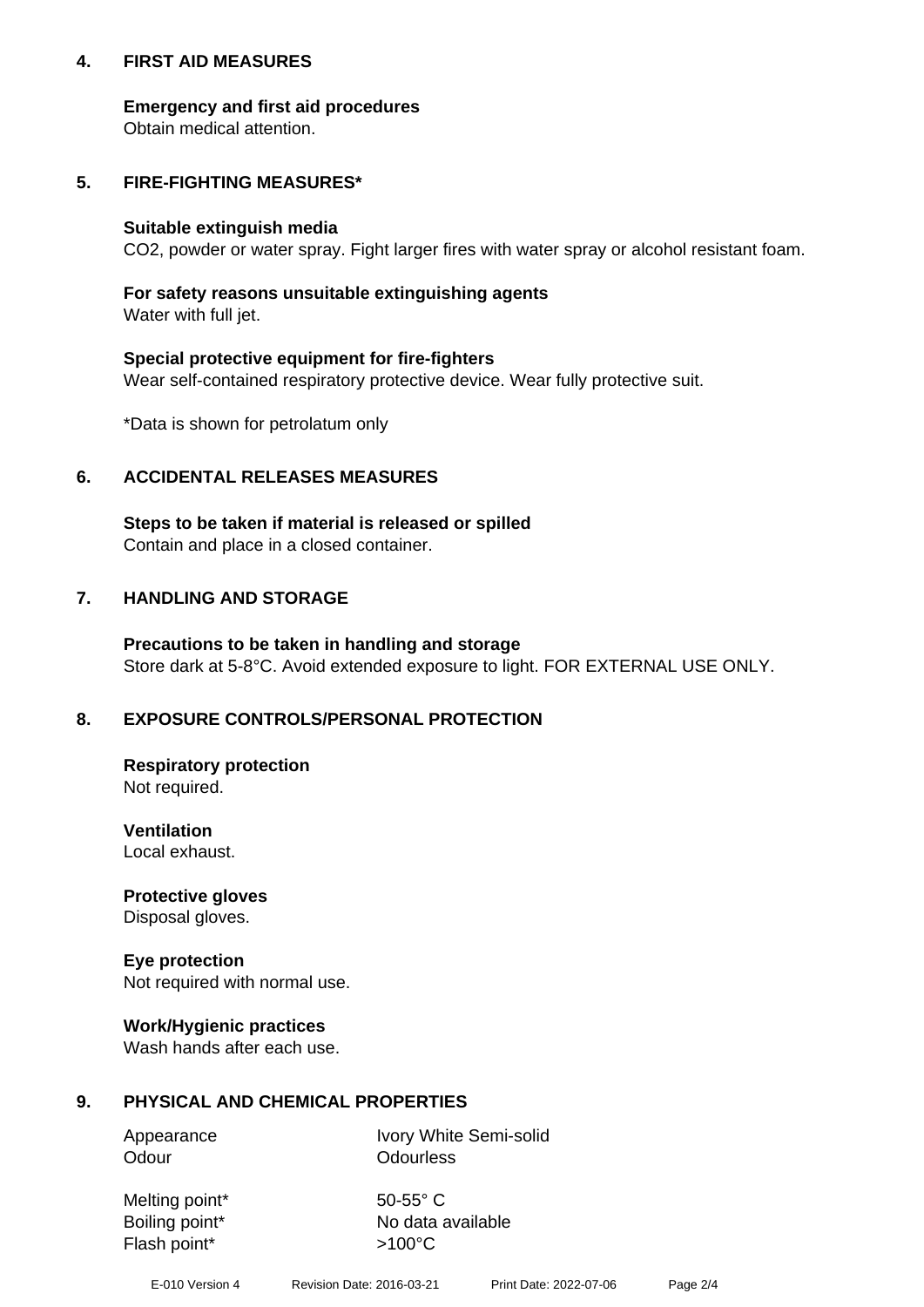Density\* No data available. Solubility in/Miscibility with Water\*

Self ignition\* Product does not self ignite. Danger of explosion\* Product does not present an explosion hazard. Insoluble

\*Data is shown for petrolatum only

# **10. STABILITY AND REACTIVITY**

#### **Incompability**

May react with strong oxidizing agents.

#### **Stability**

Stable at recommended storage conditions.

### **Hazardous byproducts**

Combustion may generate CO, CO2 and other oxides.

**Hazardous polymerization**

Will not occur.

# **11. TOXICOLOGICAL INFORMATION**

No data available.

# **12. ECOLOGICAL INFORMATION**

No data available.

## **13. DISPOSAL CONSIDERATIONS**

#### **Waste disposal method**

Comply with federal, state/provincial and local regulation.

#### **14. TRANSPORT INFORMATION**

Not dangerous goods.

## **15. REGULATORY INFORMATION**

The classification is according to the latest editions of the EU lists, and extended by company and literature data.

### **16. OTHER INFORMATION**

#### **Text of H-statements and R-phrases mentioned in Section 3**

| Skin irrit. 2<br>Eye irrit. 2<br>Spec. targ. org. tox. - single exp. 3 |                           | Skin irritation (Category 2)<br>Eye irritation (Category 2)<br>Specific target organ toxicity - single<br>exposure (Category 3) |          |
|------------------------------------------------------------------------|---------------------------|---------------------------------------------------------------------------------------------------------------------------------|----------|
| E-010 Version 4                                                        | Revision Date: 2016-03-21 | Print Date: 2022-07-06                                                                                                          | Page 3/4 |